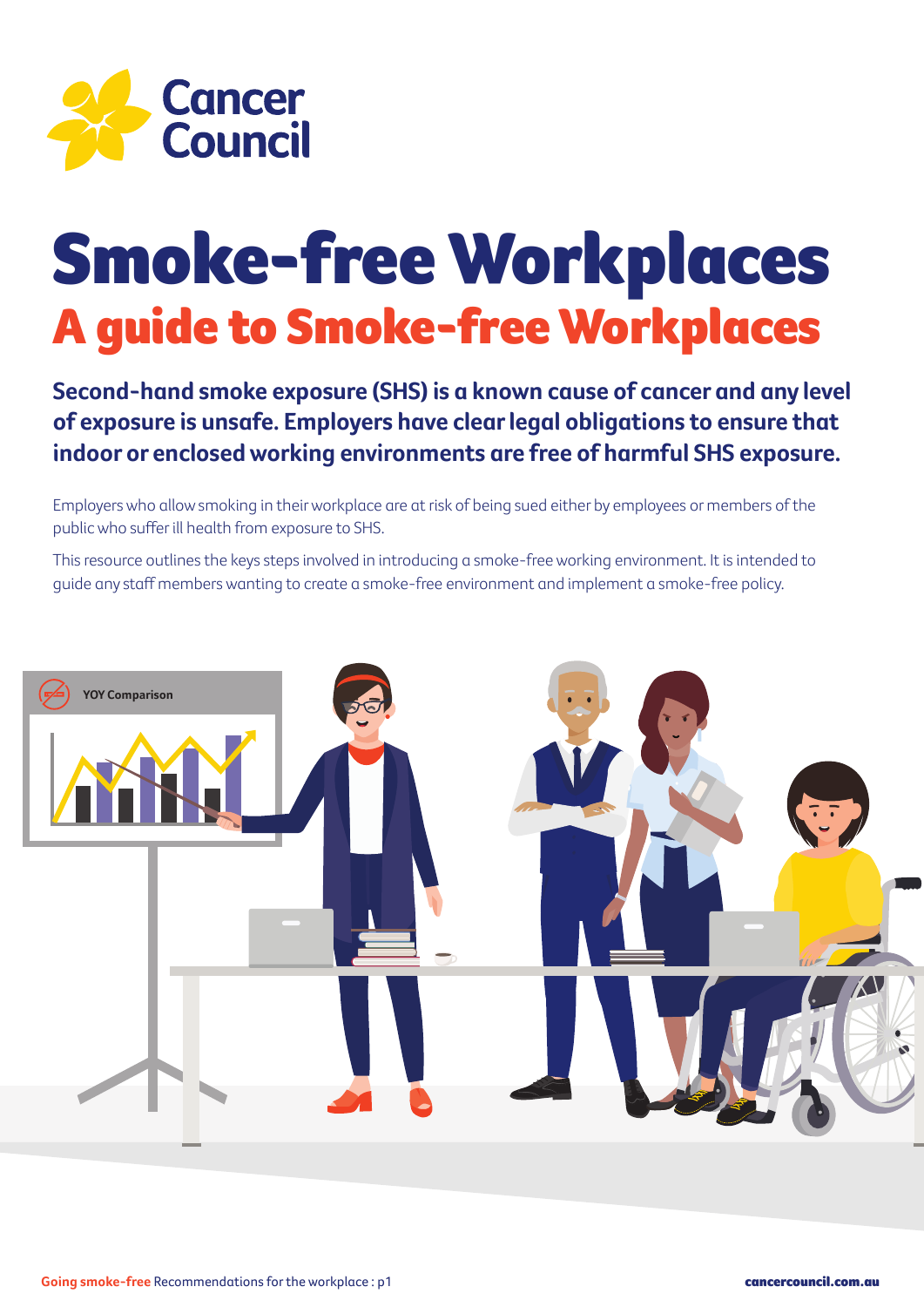### Why go smoke-free?

#### **Better health for employees**

- SHS exposure is the breathing in of smoke that comes off the end of a burning cigarette, or the smoke that is exhaled into the atmosphere by a smoker
- It is also known as passive smoke, environmental smoke, and involuntary smoke
- There is no safe level of exposure to second-hand smoke
- SHS contains more than 7000 chemicals, with 69 known to cause cancer
- SHS causes immediate adverse effects on the cardiovascular system, which can have short-term and long-term impacts

| Short term impacts can include: | Long term impacts can include:          |
|---------------------------------|-----------------------------------------|
| • Sore throat                   | • Lung and other cancers                |
| • Itchy eyes                    | • Coronary heart disease                |
| Coughing<br>٠                   | • Stroke                                |
| • Headaches                     | • Chronic obstructive pulmonary disease |
| • Nasal irritation              | • Respiratory issues such as asthma     |
| Shortness of breath             | • Premature death and disability        |

#### **Meeting legal obligations**

There are a number of legal reasons to introduce a smoke-free workplaces policy, including:

- Under the [Work Health and Safety Act 2011](https://legislation.nsw.gov.au/view/html/inforce/current/act-2011-010) and the [Work Health and Safety Regulation 2017](https://legislation.nsw.gov.au/view/html/inforce/current/sl-2017-0404), employers have a duty to ensure that staff who are at their place of work are not exposed to risks of their health and safety
- The [NSW Smoke-free Environment Act 2000](https://legislation.nsw.gov.au/view/whole/html/inforce/current/act-2000-069) prohibits smoking cigarettes and e-cigarettes in a wide range of enclosed public places in NSW. These bans protect people from harmful SHS exposure
- Workers compensation cases relating to exposure to SHS may be brought on several legal grounds including: common law negligence, occupational health and safety law, occupiers liability law, contract law or anti-discrimination law

#### **Cost savings for employers**

There are a number of financial benefits for smoke-free workplace, including:

- Potential for reduced insurance costs
- Reduced risk of litigation
- Reduced fire risk
- Increased staff productivity

#### **Caring for the environment**

Tobacco related litter negatively impacts outdoor areas, and the main environmental reasons to go smoke-free include:

- Reduced tobacco related litter
- Reduced cleaning and refurbishment costs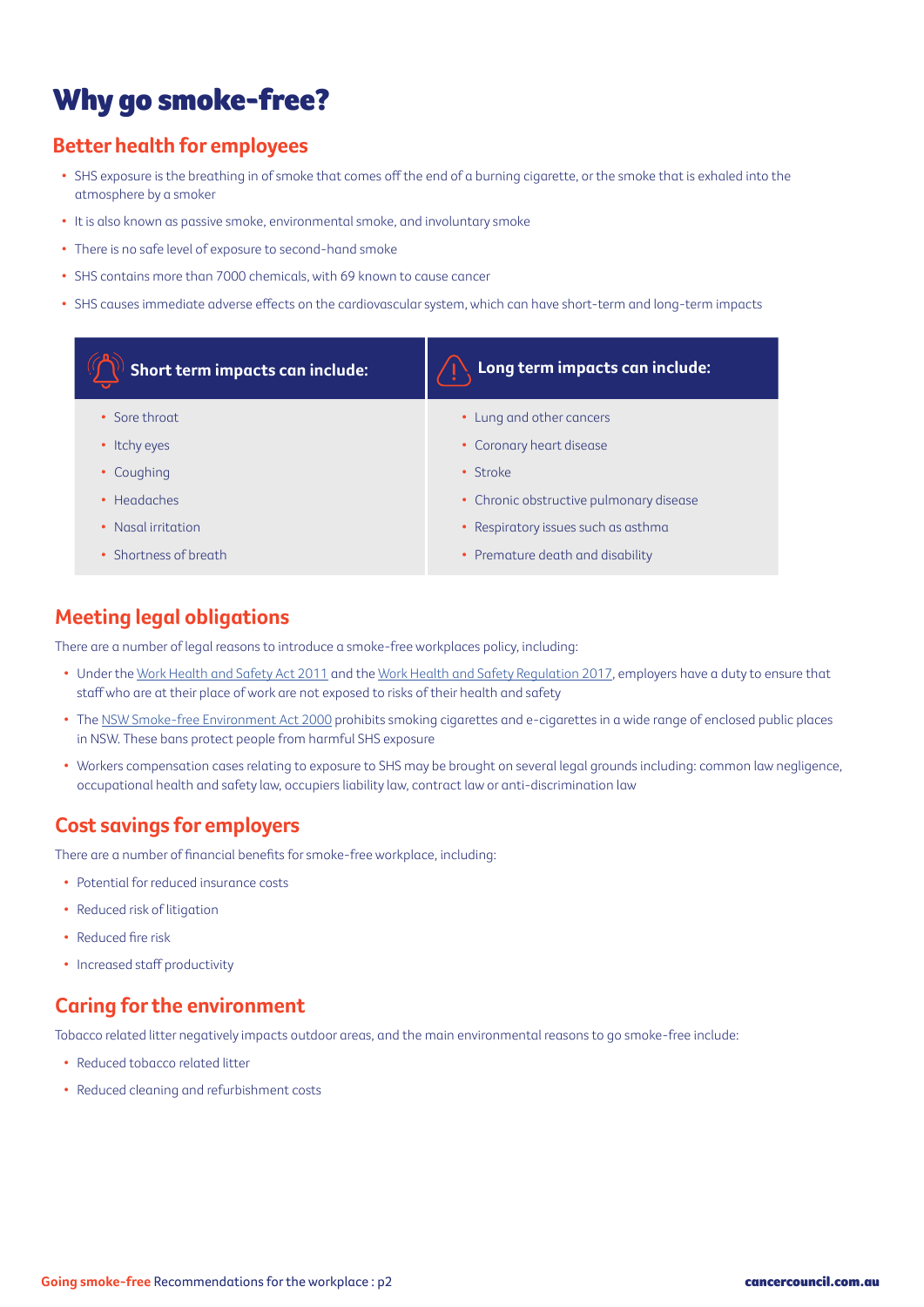# How can I make my workplace smoke free?

There are a number of considerations and recommendations to assist you in the introduction of your smoke-free workplace policy, which should be documented and accessible to all staff. Taking these steps will ensure the success and support of the policy.

#### Plan and consult

1.

3.

- Assess the current situation by reviewing the current policy or completing a staff survey
- Full consultation with all staff will result in maximum support for the policy
- Gain organisational commitment through establishing a working group to lead the introduction of the smokefree policy
- Involve relevant staff from across the workplace in the development and implementation of the policy

# **Prepare the environment** Prepare the smoke-free policy in staff orientation

- Making changes to the physical environment that will support the smoke-free policy
- Display adequate and clear signage or posters at your workplace. Workplaces can order signage covering tobacco smoking and using e-cigarettes through [NSW Health](https://www.health.nsw.gov.au/tobacco/Pages/smoke-free-resources.aspx)
- There is no legal obligation to provide smoking breaks and workplaces should discourage and/or limit smoking breaks and discourage socialising
- Re-develop outdoor smoking areas for new purposes

5.

#### Monitor the success of your smoke-free policy

- Monitor staff and client adherence to the policy
- Monitoring should take a supportive approach, rather than punitive
- Link policy compliance as a condition of employment

# 2.

4.

6.

#### Develop the smoke-free policy

- Develop the smoke-free policy following the smoke-free policy example/template
- Decide on a launch date for the policy
- Promote awareness of the policy through internal meetings, emails, newsletters, posters or intranet postings
- Communicate policy updates to all staff, clients, contractors and visitors
- 

## Offer quit smoking support for employees

Staff who want to quit smoking can access support to quit through:

- [NSW Quitline on 13 48 78](https://www.icanquit.com.au/quitting-methods/professional-support-and-advice/quitline)
- [iCanQuit](https://www.icanquit.com.au/) [website](https://www.icanquit.com.au/)
- [My Quit Buddy](https://www.icanquit.com.au/quitting-methods/quit-smoking-apps) app
- Booking an appointment with their local GP

#### Review the policy

- Cancer Council NSW recommends reviewing your policy every two years
- Seek feedback from management, staff, and visitors on how the policy can be changed to make it more effective